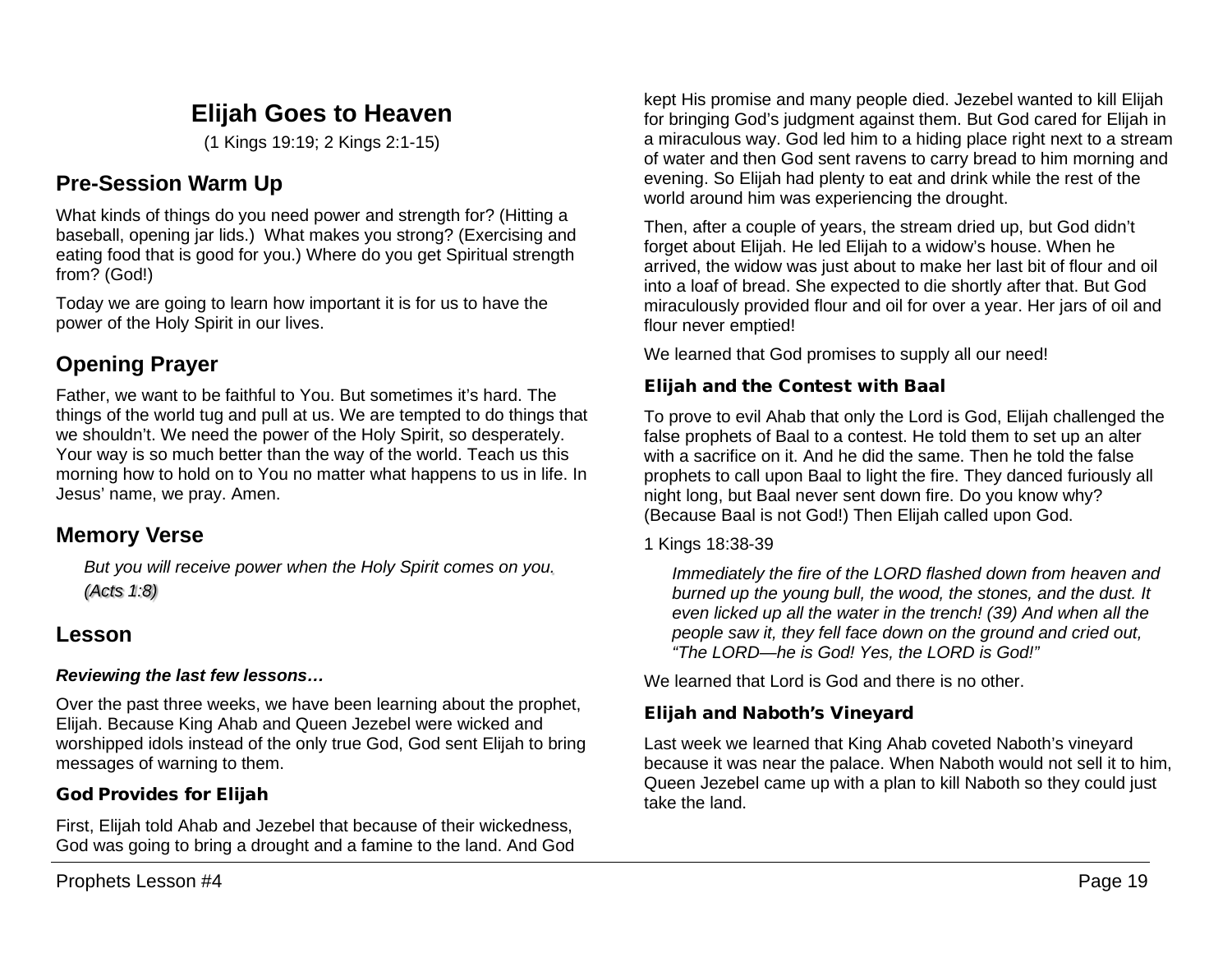Ahab thought he could do anything he wanted and no one would know what happened. What began with an attitude of discontentment, led to the cruel murder of an innocent man.

So, God sent Elijah to tell King Ahab that the Lord was going to bring great harm to him.

We learned that God wants us to be content with what we have.

#### *Going on with the story…*

Now it is time for Elijah's life on earth to be over. But before he went up to heaven, God wanted him to pass his job onto another man.

God told Elijah to go find a man named Elisha and choose him to take his place as God's prophet. Elijah found Elisha working in his field because Elisha was a farmer.

#### 1 Kings 19:19

*So Elijah went and found Elisha son of Shaphat plowing a field. There were twelve teams of oxen in the field, and Elisha was plowing with the twelfth team. Elijah went over to him and threw his cloak across his shoulders and then walked away.*

The cloak that Elijah was wearing was a symbol of God's power. Elisha recognized that when Elijah threw his cloak around him, it was an invitation to follow Elijah. So, Elisha left his old life as a farmer and became Elijah's assistant. During the next few years Elijah taught Elisha everything he knew about being a true prophet of God.

Finally, Elisha was ready to take over Elijah's job and it was time for God to take Elijah to heaven.

2 Kings 2:1

*When the LORD was about to take Elijah up to heaven in a whirlwind, Elijah and Elisha were traveling from Gilgal.*

The two men came to the edge of the Jordan River. And, when they got there, an amazing thing happened.

#### 2 Kings 2:8

*Then Elijah folded his cloak together and struck the water with it. The river divided, and the two of them went across on dry ground!*

Miraculously, the Jordan divided and the riverbed dried up so they could walk across. When had God performed a miracle like that before? (The Red Sea and the Jordan River.) Do you wonder what went through Elisha's mind when that happened? He had to be thinking that the God he was serving was the same God who delivered Israel into the Promised Land. God does not change; He is all powerful and rules over all creation!

Before God took Elijah up to heaven, he asked Elisha, "What do you want me to do for you before I'm taken away?" So, Elisha had one last request.

If you had a very special person in your life and he told you this would be his last day on earth, and you could ask him for anything, what would you ask for? [Teacher, let the children respond.]

#### 2 Kings 2:9

*When they came to the other side, Elijah said to Elisha, "Tell me what I can do for you before I am taken away." And Elisha replied, "Please let me inherit a double share of your spirit and become your successor."*

Elisha didn't ask for popularity or for riches. He asked for a double portion of God's power. He wanted to carry on the work that Elijah had taught him to do for God. He didn't ask for material possessions, he simply wanted to be used by God for His kingdom. He knew he would need God's power to continue Elijah's work.

#### 2 Kings 2:10

*"You have asked a difficult thing," Elijah replied. "If you see me when I am taken from you, then you will get your request. But if not, then you won't."*

This was a big request. But Elijah tells Elisha, "If you see me when I'm taken from you, you will get your request."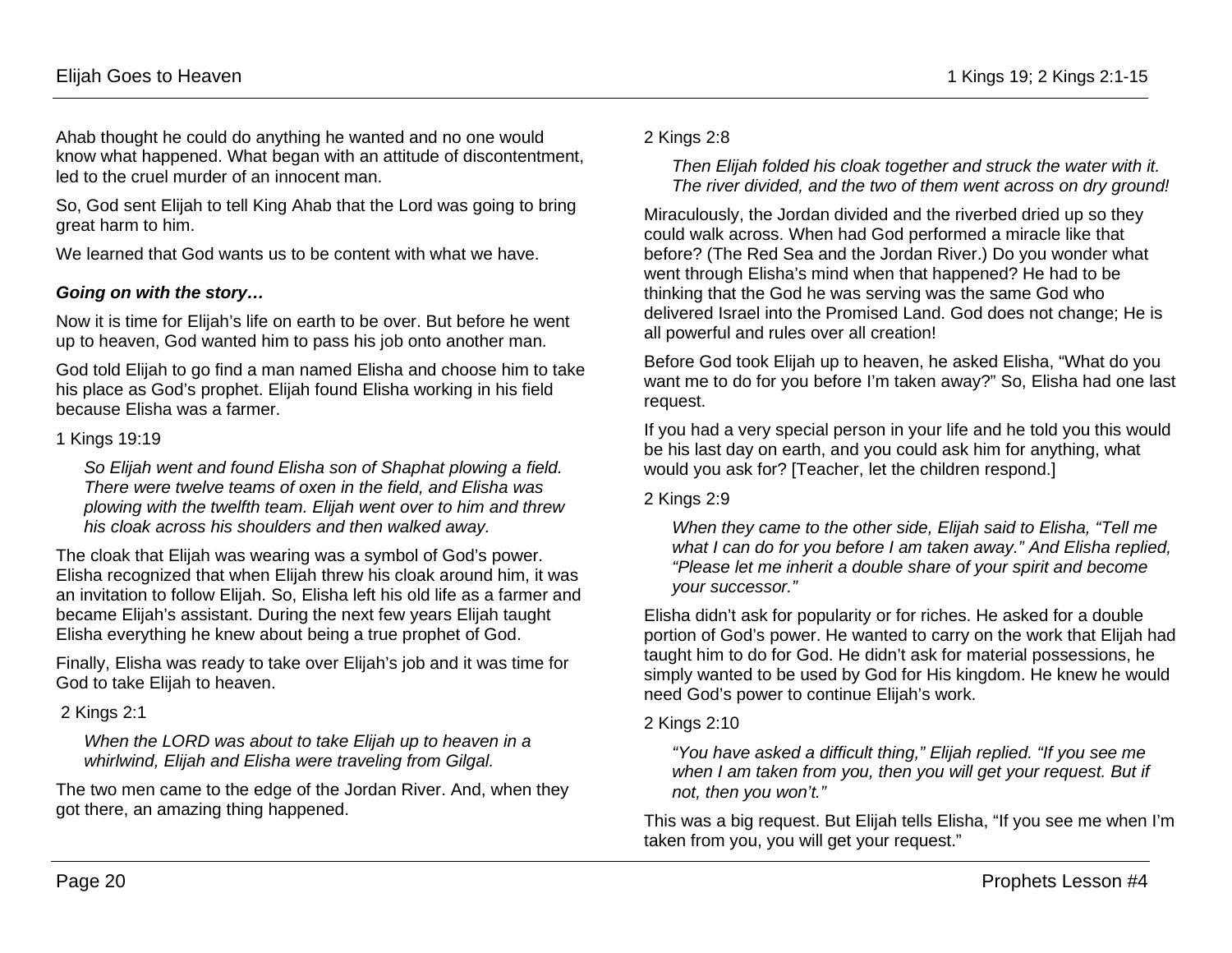#### 2 Kings 2:11

*As they were walking along and talking, suddenly a chariot of fire appeared, drawn by horses of fire. It drove between the two men, separating them, and Elijah was carried by a whirlwind into heaven.*

God came for Elijah suddenly and carried him up to heaven in a tornado. It was not something Elijah did in his own strength; God did it!

Do you think that Elisha kept his eyes wide opened to watch what was happening, or not?

#### 2 Kings 2:12

*Elisha saw it and cried out, "My father! My father! I see the chariots and charioteers of Israel!" And as they disappeared from sight, Elisha tore his clothes in distress.*

Do you think that Elisha got that double portion of power he asked for? How would Elisha know if God granted his request?

#### 2 Kings 2:13-14

*Elisha picked up Elijah's cloak, which had fallen when he was taken up. Then Elisha returned to the bank of the Jordan River. (14) He struck the water with Elijah's cloak and cried out, "Where is the LORD, the God of Elijah?" Then the river divided, and Elisha went across.*

So it was proven! Elisha *did* have the power!

God was faithful! God had given Elisha power just as He had asked for. Elisha started his work as God's prophet with great joy and confidence. He had seen for himself that God is powerful.

God is faithful to us and wants to give us the same power that He gave Elisha.

Who else was taken up to heaven in a miraculous way? (Jesus!)

Before Jesus went up to heaven in the clouds, he promised to send us the Holy Spirit. He knew that we would need the power of the Holy Spirit to live a life that is pleasing to God, just like Elisha needed the power of God to carry on the work of Elijah, the prophet.

God has important work for you to do for Him, but you must do it by the power of the Holy Spirit. What do you think we need God's power for? [Teacher, let the children respond.] (The Spirit gives us comfort, guides us into all truth, reminds us of God's word, gives us the right words to say to others, and fills us with the power to say, "No!" to sin. The power from the Holy Spirit also gives us the courage, boldness, confidence, insight, ability, and authority that we need to be powerful witnesses for God.) [Teacher, review Memory Verse.]

Who else will be taken up to heaven in a miraculous way? (All true believers who are alive at the end of time!)

#### 1 Corinthians 15:51-52

*But let me reveal to you a wonderful secret. We will not all die, but we will all be transformed! (52) It will happen in a moment, in the blink of an eye, when the last trumpet is blown. For when the trumpet sounds, those who have died will be raised to live forever. And we who are living will also be transformed.*

What this is talking about is at the end of time, all the true believers in Jesus who are still alive, will be taken up into heaven suddenly, just like Elijah and just like Jesus.

If you are not a true believer in Jesus at the end of time, you will be left behind. Are you a true believer in Jesus? Do you really believe that when Jesus was crucified that He took the punishment that you deserve for your sins? Do you trust in what He did for you on the cross? Jesus could come back for us at any time. It says He will come "in a moment, in the twinkling of an eye." Every day we should get up asking "Lord Jesus, will I see you today?"

1 Thessalonians 4:17

*Then, together with them, we who are still alive and remain on the earth will be caught up in the clouds to meet the Lord in the air. Then we will be with the Lord forever.*

Are you ready? He could come at any time!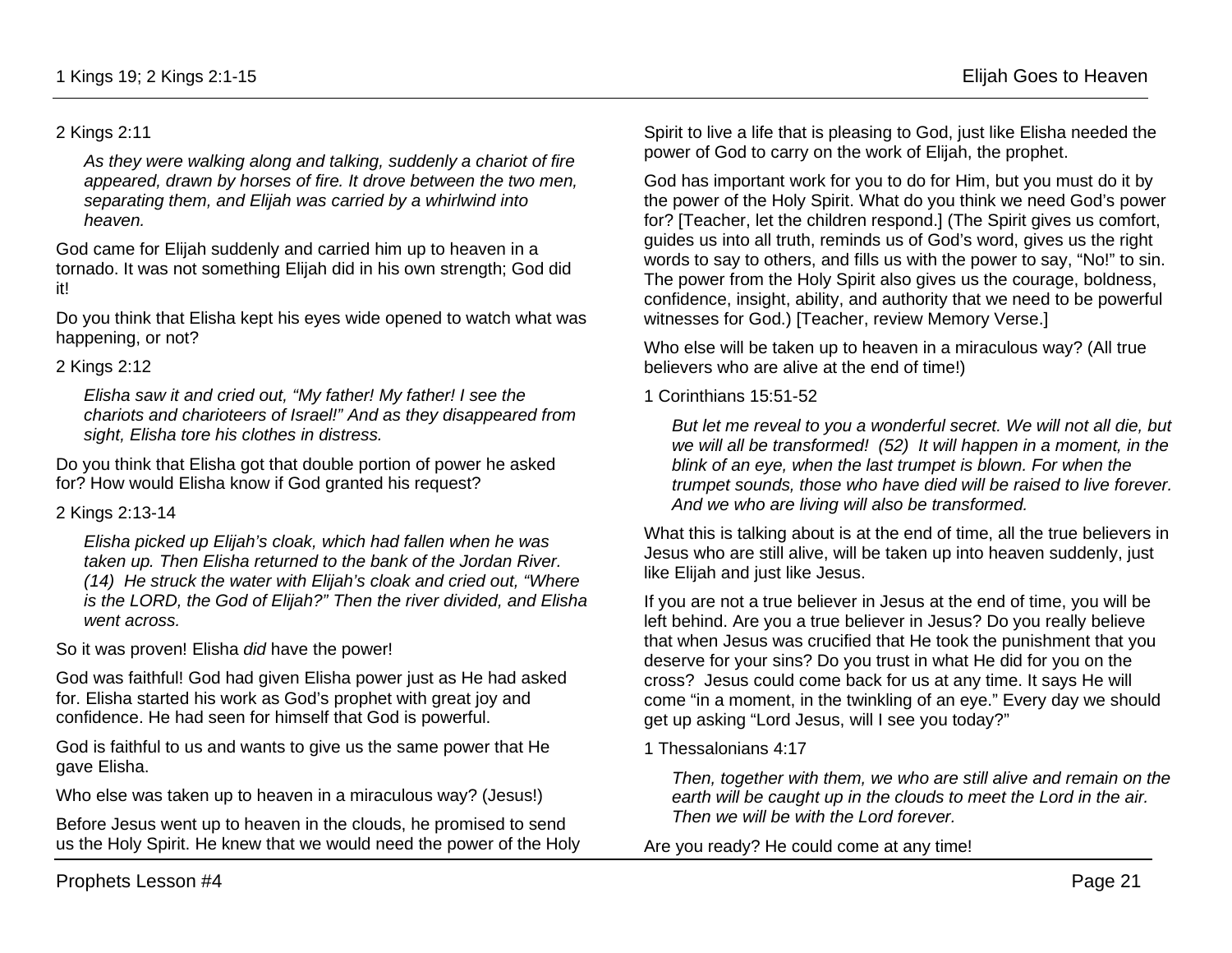## **Closing Prayer**

Father, thank You for being a faithful and loving God. We do love You and want our lives to please You in every way. We ask that You give us the power of the Holy Spirit so that we might be able to say, "No!" to sin and "Yes!" to whatever You call us to do. In Jesus' name, we pray. Amen.

## **Learning Activities**

### **Craft Corner**

Enlarge and copy the follow graphic onto yellow construction paper. Have the children cut "flames" out of red and orange construction paper to glue on to their chariots and horses.



### **Game Center**

### *Bible Story Review Activity*

Have a volunteer stand with his/her back to the other students. Volunteer tosses a bean bag or nerf ball over his shoulder. Student who catches it must answer one of the review questions, then becomes "It."

- Or, use the following questions in another game of your choice:
- 1. What was the name of the evil King and Queen that Elijah had to bring God's word to? (Ahab and Jezebel)
- 2. Why did Jezebel want to kill Elijah? (Because she thought he brought the drought upon the country and also because he killed all the prophets of Baal.)
- 3. How did God take care of Elijah during the drought? (He led him to a hiding place right next to a stream of water and sent ravens to carry bread to him morning and evening.)
- 4. Tell about the contest Elijah challenged Ahab to.
- 5. Why didn't Baal send fire down on their altar? (He's not a real god!)
- 6. Who did Elijah find to take his place as the prophet of God? (Elisha)
- 7. What was Elisha doing when Elijah found him? (He was plowing a field; he was a farmer.)
- 8. How did Elijah "invite" Elisha to come follow him and become his assistant? (Elijah threw his cloak on him.)
- 9. Before Elijah went up to heaven what amazing thing happened at the Jordan River? (Elijah took his cloak, rolled it up, and struck the water with it. The waters divided and the river bed dried up.)
- 10. What was Elisha's last request of Elijah? (A double portion of power.)
- 11. Why did Elisha need God's power? (To continue the work Elijah had trained him to do for God.)
- 12. Tell how Elijah went up to heaven. (A chariot of fire appeared with horses of fire and then Elijah went up by a whirlwind into heaven.)